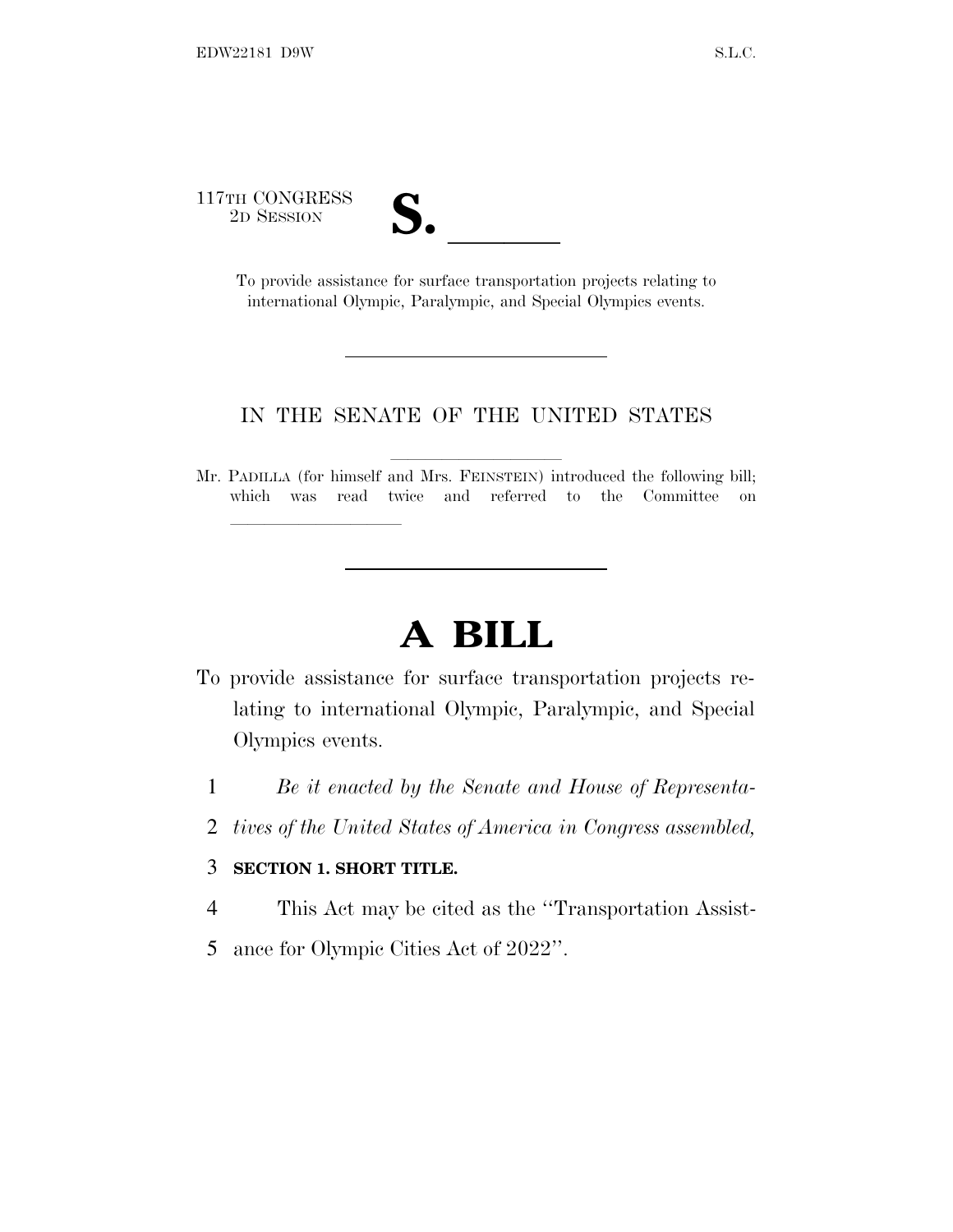## **SEC. 2. TRANSPORTATION ASSISTANCE FOR OLYMPIC, PARALYMPIC, AND SPECIAL OLYMPICS CIT-IES.**

 (a) PURPOSE.—The purpose of this section is to prioritize and support State and local efforts on surface transportation issues necessary to obtain the national rec- ognition and economic benefits of participation in the international Olympic, Paralympic, and Special Olympics movement by hosting international Olympic, Paralympic, and Special Olympics events in the United States.

(b) DEFINITIONS.—In this section:

12 (1) COVERED EVENT.—

 (A) IN GENERAL.—The term ''covered event'' means an international Olympic, Paralympic, or Special Olympics event held at a site that has been selected to hold such event. (B) EXCLUSION.—The term ''covered event'' does not include activities relating to preparing or submitting a bid to be selected to hold an international Olympic, Paralympic, or Special Olympics event. (2) SECRETARY.—The term ''Secretary'' means

the Secretary of Transportation.

 (c) PRIORITY FOR TRANSPORTATION PROJECTS RE- LATING TO OLYMPIC, PARALYMPIC, AND SPECIAL OLYM-PICS EVENTS.—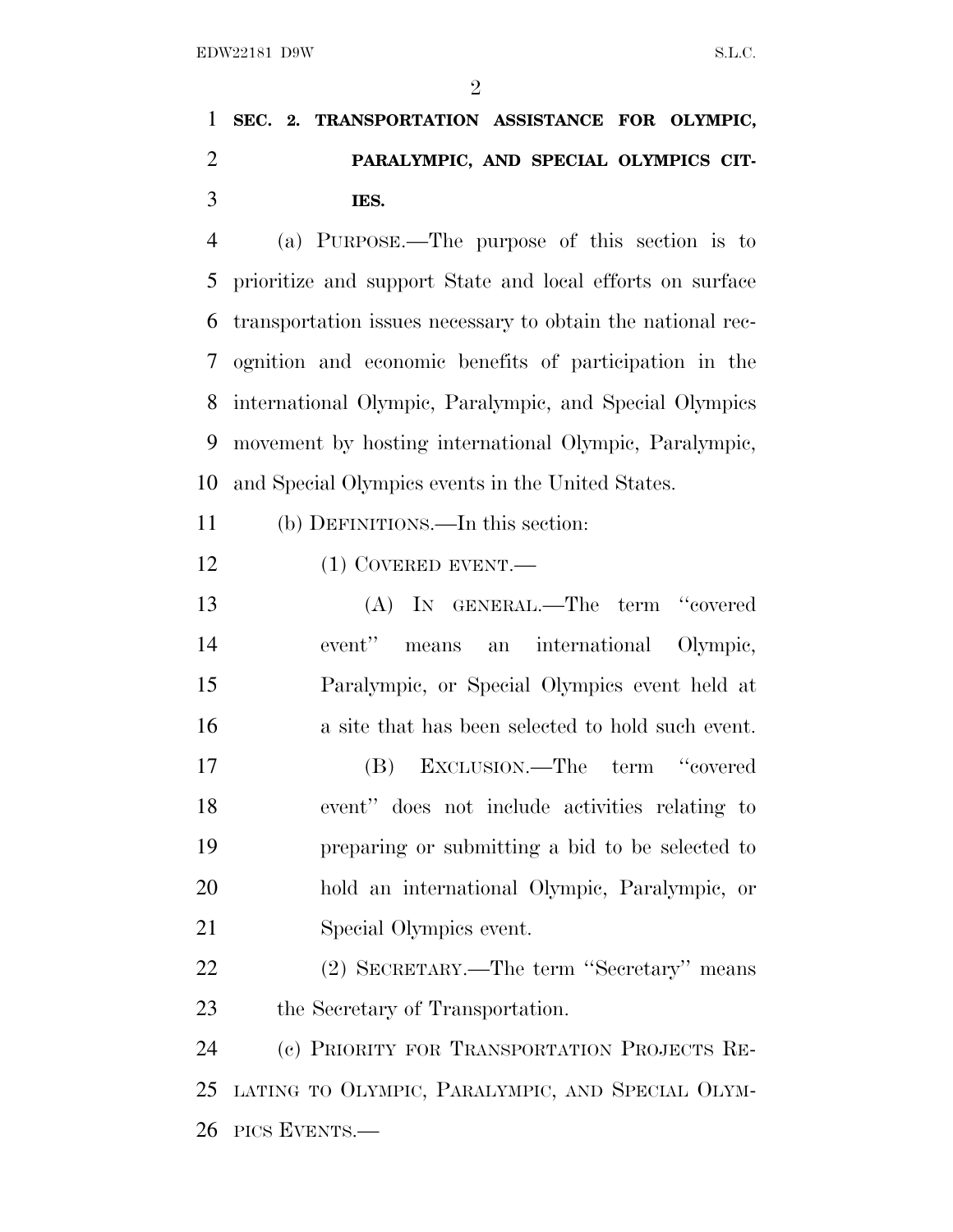| $\mathbf{1}$   | (1) IN GENERAL.—Notwithstanding any other                  |
|----------------|------------------------------------------------------------|
| $\overline{2}$ | provision of law, in providing grants for surface          |
| 3              | transportation projects described in paragraph $(2)$ ,     |
| $\overline{4}$ | the Secretary may give priority to a surface trans-        |
| 5              | portation project relating to a covered event.             |
| 6              | $(2)$ GRANTS DESCRIBED.—A grant referred to                |
| 7              | in paragraph $(1)$ is a discretionary grant for a sur-     |
| 8              | face transportation project—                               |
| 9              | $(A)$ under title 23 or 49, United States                  |
| 10             | Code, beginning on the date of enactment of                |
| 11             | this Act; or                                               |
| 12             | (B) otherwise administered by the Sec-                     |
| 13             | retary for surface transportation projects.                |
| 14             | (d) TRANSPORTATION PLANNING ACTIVITIES.—The                |
| 15             | Secretary shall take all reasonable efforts to provide as- |
| 16             | sistance to a covered event, including—                    |
| 17             | (1) by providing assistance for planning activi-           |
| 18             | ties of States and metropolitan planning organiza-         |
| 19             | tions under sections 134 and 135 of title 23, United       |
| 20             | States Code, for surface transportation projects re-       |
| 21             | lating to a covered event;                                 |
| 22             | (2) by developing intermodal transportation                |
| 23             | plans in coordination with States and local transpor-      |
| 24             | tation agencies;                                           |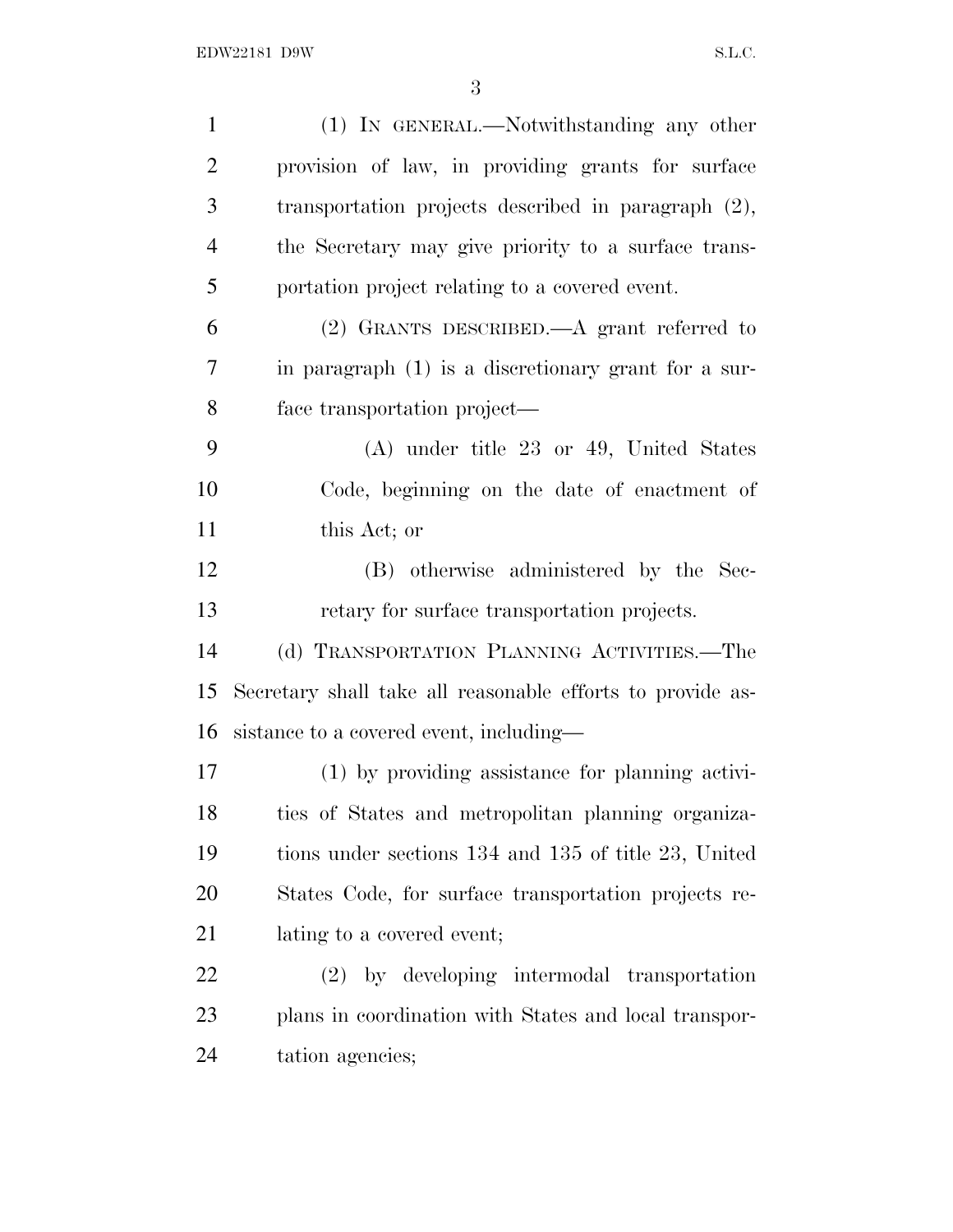(3) by expediting review and comment of any required submissions to the Secretary relating to a covered event; and

(4) by providing technical assistance.

 (e) TRANSPORTATION PROJECTS RELATING TO OLYMPIC, PARALYMPIC, AND SPECIAL OLYMPICS EVENTS.—

 (1) IN GENERAL.—The Secretary may provide assistance, including planning, capital, and operating assistance, to a State or unit of local government in carrying out surface transportation projects relating to a covered event.

 (2) USE OF FUNDS.—Notwithstanding any other provision of law, any funding provided in ac- cordance with this section may be used for any tem- porary facility, equipment, operations, and mainte- nance that meets the extraordinary surface transpor- tation needs associated with hosting a covered event. (f) FUNDING.—

 (1) IN GENERAL.—There are authorized to be appropriated to carry out this section such sums as are necessary for each of fiscal years 2022 through 2034.

 (2) SUPPLEMENT, NOT SUPPLANT.—Any amounts provided to a State or unit of local govern-